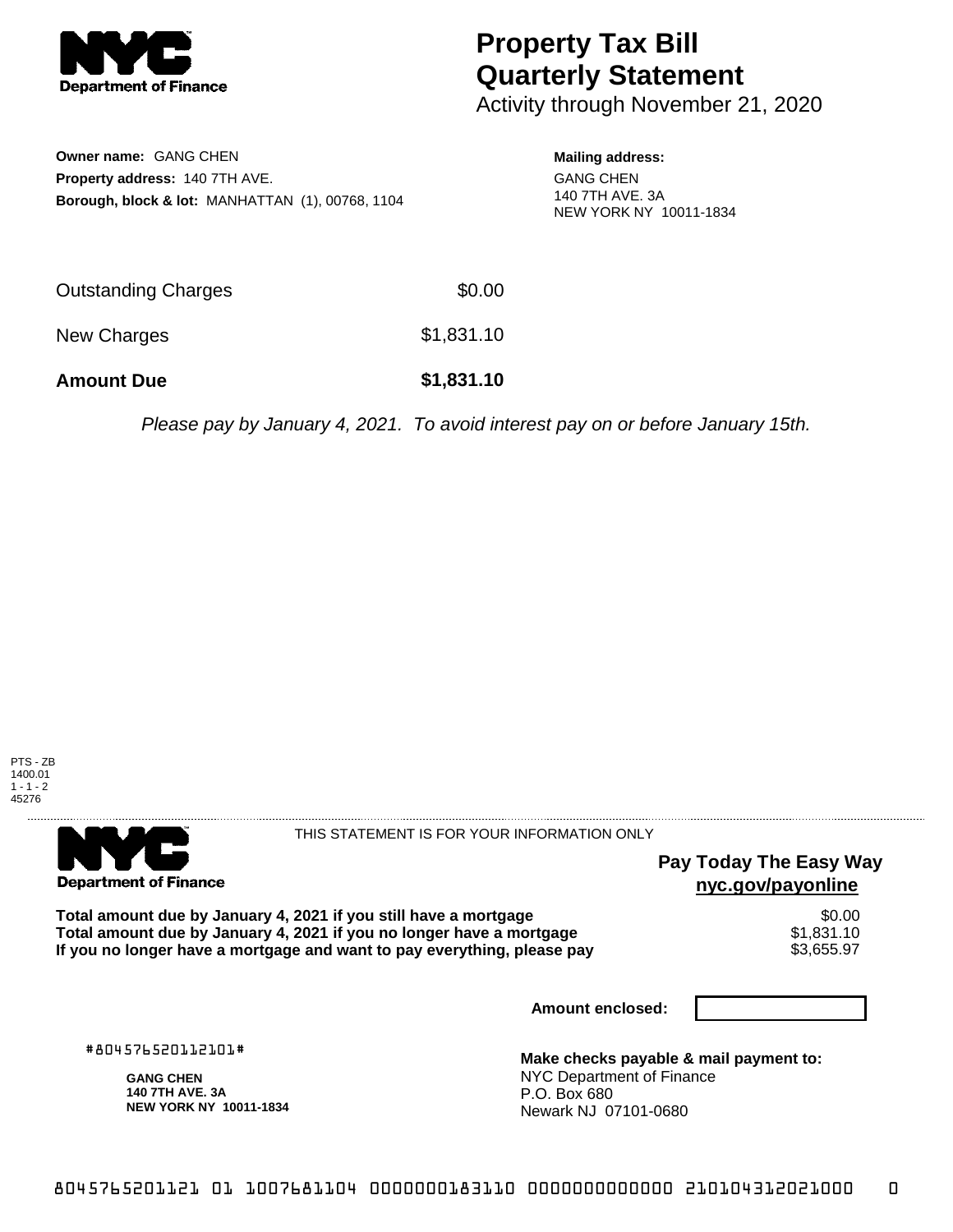

| <b>Previous Charges</b>                                                                                                             |                               |                                         | Amount                                   |
|-------------------------------------------------------------------------------------------------------------------------------------|-------------------------------|-----------------------------------------|------------------------------------------|
| Total previous charges including interest and payments                                                                              |                               |                                         | \$0.00                                   |
| <b>Current Charges</b>                                                                                                              | <b>Activity Date Due Date</b> |                                         | <b>Amount</b>                            |
| Finance-Property Tax<br><b>Adopted Tax Rate</b><br>Co-op Condo Abatement                                                            | 01/01/2021                    | 01/01/2021                              | \$1,893.66<br>$$-75.82$<br>\$13.26       |
| <b>Total current charges</b>                                                                                                        |                               |                                         | \$1,831.10                               |
| <b>Tax Year Charges Remaining</b>                                                                                                   | <b>Activity Date</b>          | <b>Due Date</b>                         | Amount                                   |
| Finance-Property Tax<br><b>Adopted Tax Rate</b><br>Co-op Condo Abatement                                                            | 01/01/2021                    | 04/01/2021                              | \$1,893.66<br>$$-75.82$<br>\$13.26       |
| Total tax year charges remaining                                                                                                    |                               |                                         | \$1,831.10                               |
| If you pay everything you owe by January 4, 2021, you would save:                                                                   |                               |                                         | \$6.23                                   |
| How We Calculated Your Property Tax For July 1, 2020 Through June 30, 2021                                                          |                               |                                         |                                          |
|                                                                                                                                     |                               | <b>Overall</b>                          |                                          |
| Tax class 2 - Residential More Than 10 Units<br>Original tax rate billed<br>New Tax rate<br><b>Estimated Market Value \$189,201</b> |                               | <b>Tax Rate</b><br>12.4730%<br>12.2670% |                                          |
|                                                                                                                                     |                               |                                         | <b>Taxes</b>                             |
| <b>Billable Assessed Value</b><br><b>Taxable Value</b>                                                                              |                               | \$73,610<br>\$73,610 x 12.2670%         |                                          |
| <b>Tax Before Abatements and STAR</b><br>Co-op/Condo Abatement 1 Unit<br>Annual property tax                                        |                               | \$9,029.76                              | \$9,029.76<br>$$-1,580.24$<br>\$7,449.52 |
| Original property tax billed in June 2020<br><b>Change In Property Tax Bill Based On New Tax Rate</b>                               |                               |                                         | \$7,574.64<br>$$-125.12$                 |

#### **Home banking payment instructions:**

- 1. **Log** into your bank or online bill pay website.
- 2. **Add** the new payee: NYC DOF Property Tax. Enter your account number, which is your boro, block and lot, as it appears here: 1-00768-1104 . You may also need to enter the address for the Department of Finance. The address is P.O. Box 680, Newark NJ 07101-0680.
- 3. **Schedule** your online payment using your checking or savings account.

### **Did Your Mailing Address Change?**

If so, please visit us at **nyc.gov/changemailingaddress** or call **311.**

When you provide a check as payment, you authorize us either to use information from your check to make a one-time electronic fund transfer from your account or to process the payment as a check transaction.